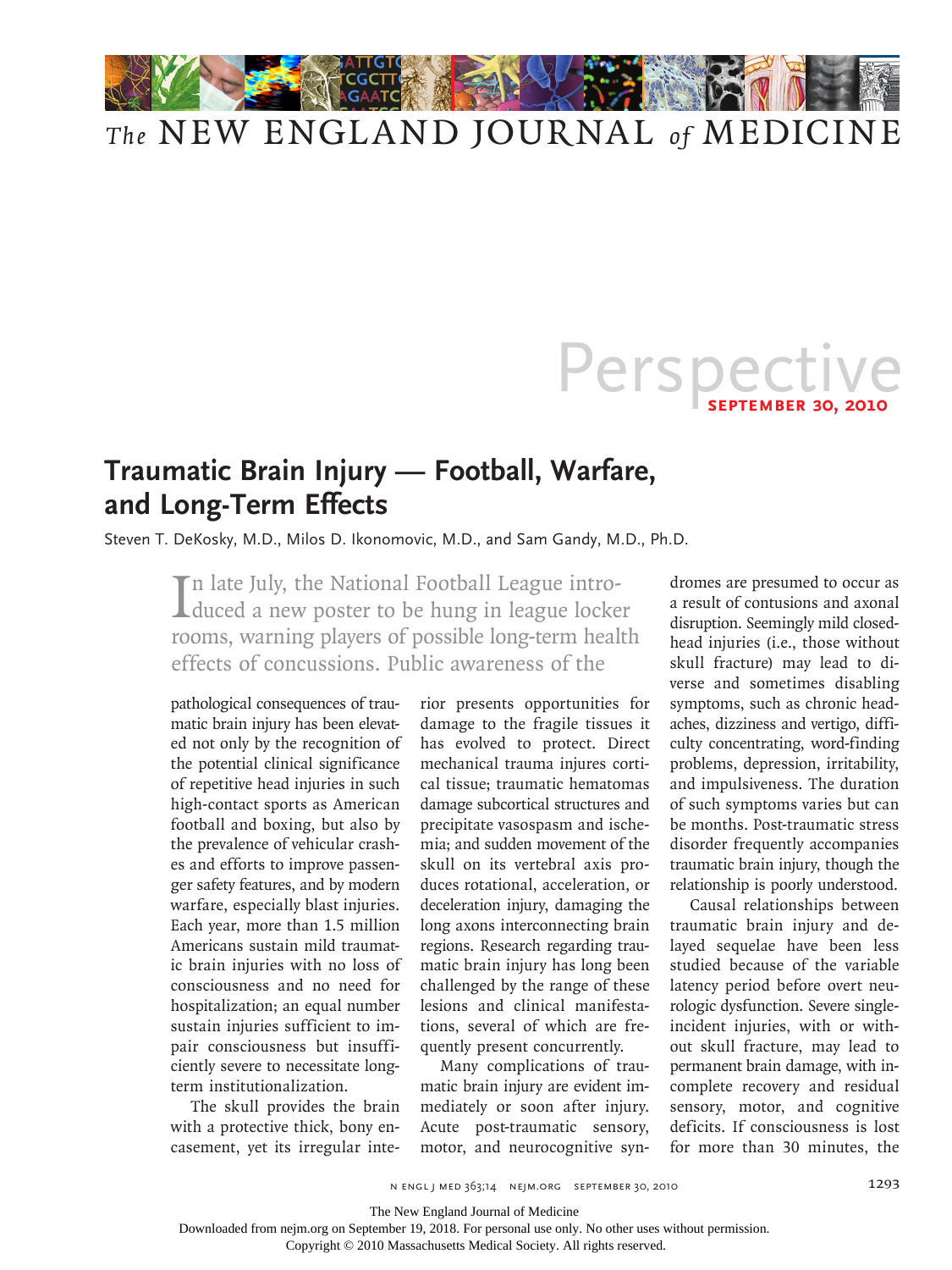

In the left inset, Bielschowsky silver stain shows intraneuronal and extracellular neurofibrillary tangles in temporal cortex from a retired boxer with dementia pugilistica.<sup>1</sup> The right inset shows diffuse A $\beta$  plaque deposits in temporal cortex from a subject who sustained severe TBI.<sup>2</sup>

risk of Alzheimer's disease is increased, even if there is substantial recovery from the initial trauma.

Our incomplete understanding of the pathogenesis of traumatic brain injury doesn't permit the construction of a rigorous tem-

poral sequence of events. The most frequently proposed cellular mechanism is diffuse axonal injury (see figure), which is associated

1294 n engl j med 363;14 nejm.org september 30, 2010

The New England Journal of Medicine

Downloaded from nejm.org on September 19, 2018. For personal use only. No other uses without permission.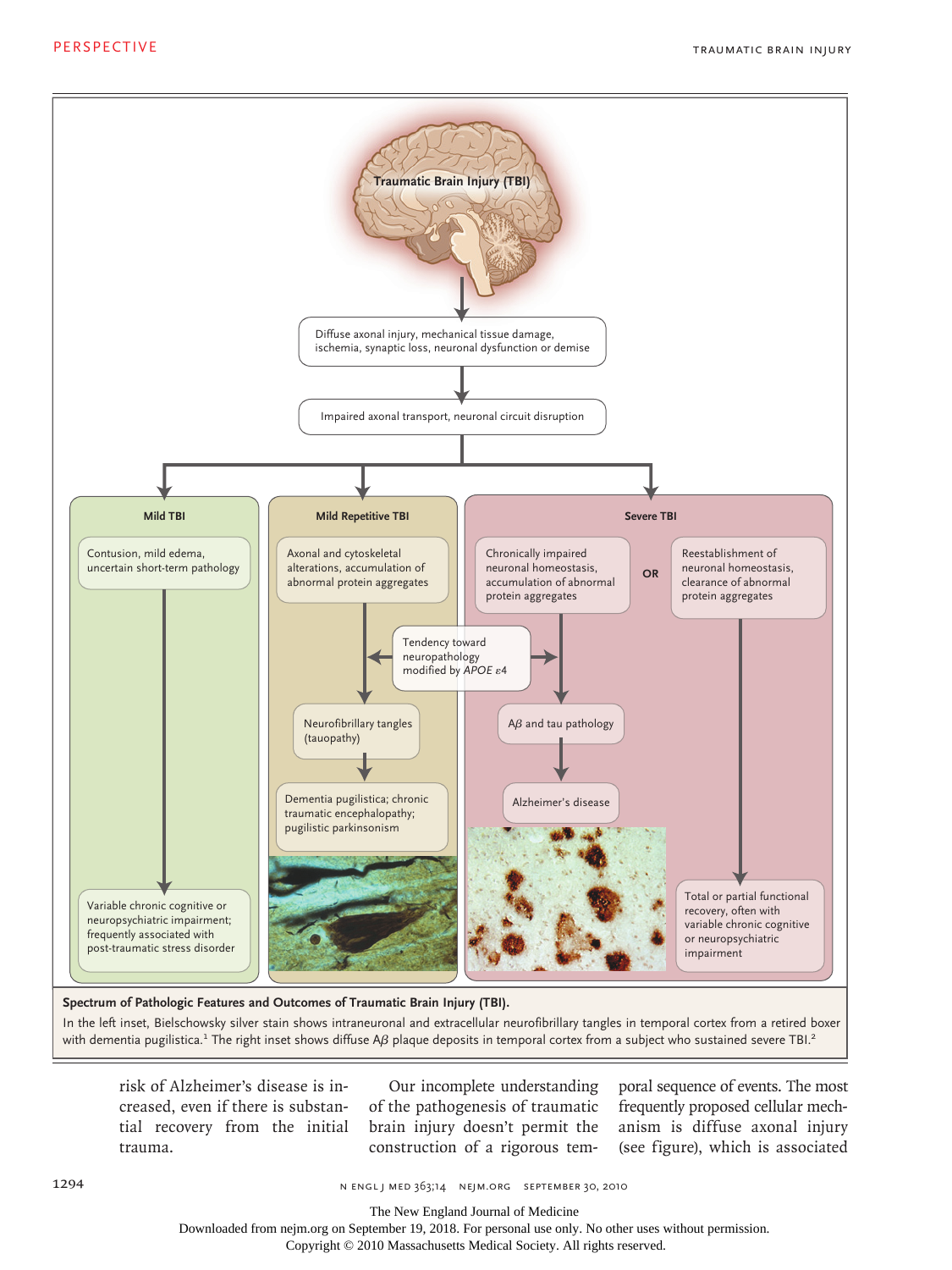with alterations in many physiological processes. Altered proteostasis is among the most obvious, because proteopathy is often evident at the histopathological level. Here, the pathways of idiopathic and post-traumatic neurodegeneration apparently overlap, since identical protein aggregates accumulate in both conditions. As early as 2 hours after severe brain injury, increased levels of soluble amyloid-β (Aβ) peptide and deposition of amyloid plaques are evident in the brains of 30% of survivors, regardless of their age.2 Acute, single-incident traumatic brain injury is also found in the history of 20 to 30% of patients with Alzheimer's disease or parkinsonism but in only 8 to 10% of control subjects. Presumably, as-yet-undetermined genetic, environmental, and physical factors distinguish people who are destined to have delayed posttraumatic parkinsonism from those destined to have a delayed dementia identical to Alzheimer's disease.

Neurocognitive effects of repetitive mild head injury were initially recognized in boxers, with a syndrome that was distinct from the clinical and pathological sequelae of single-incident severe traumatic brain injury. The clinical syndrome of dementia pugilistica (punch-drunk syndrome) is associated with prominent tauopathy, with typical neurofibrillary tangles and neuropil threads, distributed in patches throughout the neocortex. In contrast to the diffuse Aβ amyloidosis that occurs after single-incident traumatic brain injury and in the absence of neurofibrillary tangles, the brain that is affected by dementia pugilistica shows no Aβ deposition; although tauopathy is prominent, the mesiotemporal region, where such tangles

first appear in Alzheimer's disease, is typically spared. The traumatic tearing of neuronal connections (axonal shearing) disconnects or impairs cortical circuitry, thalamic circuitry, or both, contributing to cognitive impairment and dementia. Studies in the 1980s showed that among retired boxers, the numbers of rounds boxed, not win–loss records, were the best predictors of cognitive impairment. However, among boxers who had been knocked out approximately the same number of times, those who carried the *APOE ε4* allele were more likely to develop dementia pugilistica than those who did not.<sup>1</sup> Parkinsonism can also be associated with dementia pugilistica, in which case the term pugilistic parkinsonism is often used. A preponderance of neurofibrillary tangles and the absence of Lewy bodies distinguish pugilistic parkinsonism from idiopathic Parkinson's disease; nigral neurons are lost in both conditions.

Examination of the brains of several professional football players and wrestlers has revealed the pathological underpinnings for the cognitive and neuropsychiatric decline seen in these men in later life. Although cognitive decline in longtime professional football players has been noted for years, the first autopsy report from such a player appeared in the literature only recently.3 The pathological findings in this and subsequent cases were identical to those of dementia pugilistica. In all cases, cognitive decline began years after retirement from the game. The term chronic traumatic encephalopathy was introduced as a clinicopathological construct for the neurodegeneration associated with football and wrestling, to distinguish the sequelae of these sports from the

late effects of boxing. Whereas in dementia pugilistica the numbers of rounds boxed or knockouts can be roughly correlated with neuropathology, football players' concussion histories have been poorly maintained, and no dose–response relationship for traumatic brain injury has been established in football or wrestling. One contributing factor is that in football and wrestling cultures, injuries tend to be downplayed in order to keep players in the game, whereas in boxing, knockouts are recorded as part of scoring.

Traumatic brain injury leads to the accumulation of several neurodegeneration-related proteins, including synuclein, ubiquitin, progranulin, TAR DNA-binding protein 43, amyloid precursor protein, and its metabolite, Aβ. New research will target the roles that these abnormal protein structures play in determining the severity of injury and the ultimate outcome. Aβ-lowering medications, which are under study for Alzheimer's disease, improve outcomes after traumatic brain injury in rodent models,<sup>4,5</sup> suggesting a pathway toward potential therapeutic interventions. In future studies, the presence and fate of amyloid pathology in severe traumatic brain injury can be monitored in vivo with amyloidbinding ligands (as seen on positron-emission tomography) and by quantifying levels of Aβ, tau, and phospho-tau in cerebrospinal fluid. Ligands for visualizing other pathological proteins during life are also in development.

One goal of research on traumatic brain injury and chronic traumatic encephalopathy is to understand why acute traumatic brain injury involves Aβ accumulation, yet the neuropathology of chronic traumatic encephalopathy is tauopathy, largely in the ab-

The New England Journal of Medicine

Downloaded from nejm.org on September 19, 2018. For personal use only. No other uses without permission.